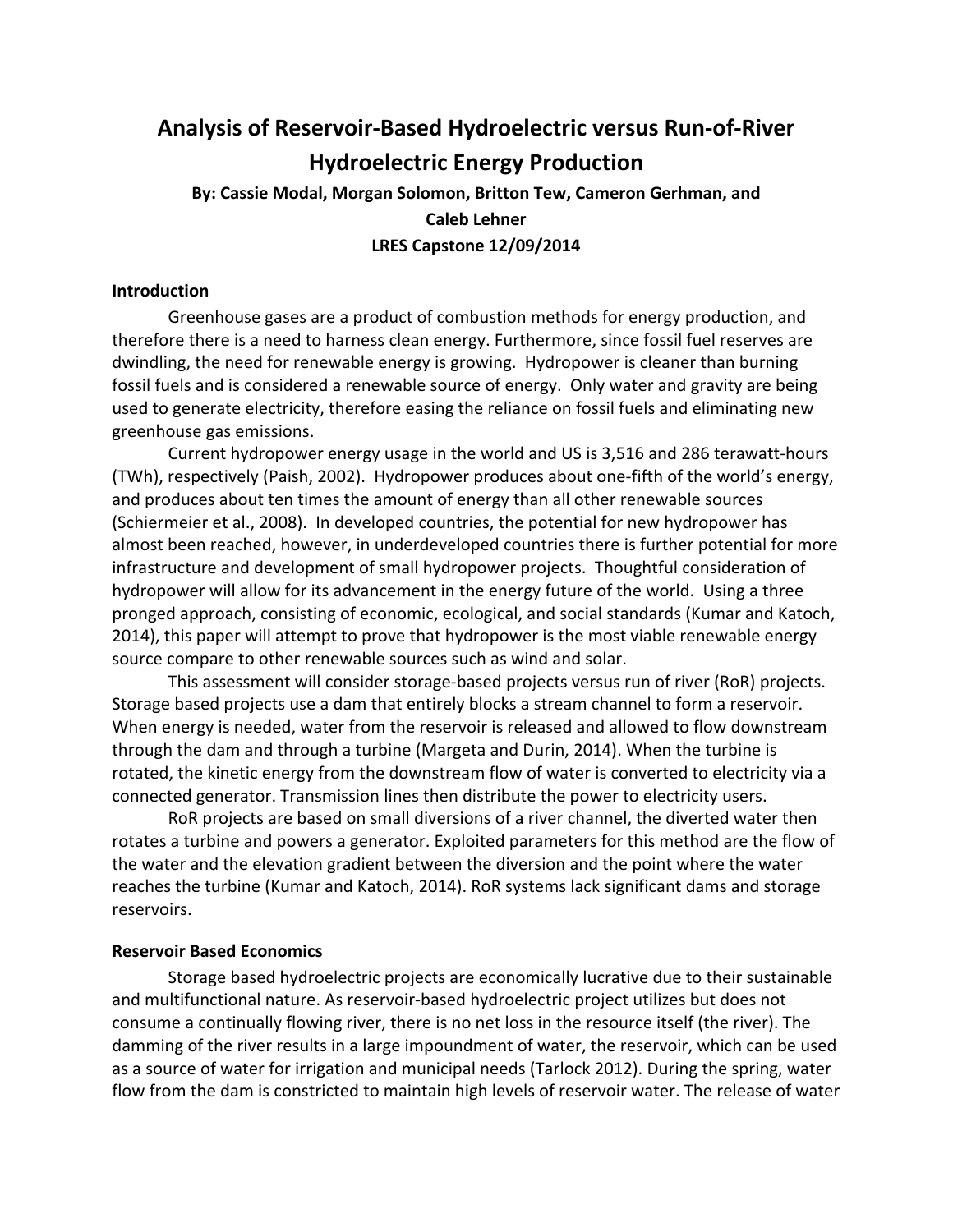can then be increased during the summer months to meet the needs of agriculture. The dam facility can also house a municipal water distribution and treatment plant to provide nearby cities with a reliable water source (Tarlock 2012).

 Withholding the water protects downstream development from surges of water caused by flood events as the reservoir disperses the impact of the high flow. However, this also causes a buffering effect from the natural variations in flow rate over the course of a year. This affects biotic populations downstream that rely on the seasonal influx of sediment and water. This effect can be mitigated by releasing water at rates that mimic the natural flow rates of the season (USGS, 2010).

 Dams can be used in low flow areas in conjunction with solar and wind power facilities by acting as a pumped energy storage unit. To store the energy, two reservoirs are built: one for upper level water storage, with a closable dam unit in between, and a lower level water storage area. Excess energy produced by the solar and wind power components is directed to a dam, which uses the energy to pump water from the lower to the upper reservoir, therefore creating an elevation gradient. When energy demand increases, the elevation gradient is harnessed and water is released from the upper level and passes through the power plant creating the energy needed (Figure 1; Margeta and Đurin, 2014).



Figure 1: Diagram of pumped‐storage hydroelectricity plant (Margeta and Đurin, 2014).

# **Reservoir Based Social Implications**

 The public is already accustomed to the idea of hydropower, as it has been around for decades and the technology is proven as well as improving (Hidalgo et al., 2014). The social advantages of the reservoir also benefits the area by increasing public interest and tourism. There are recreational perks to reservoirs as it creates large bodies of water for fishing and boating. Property value surrounding the reservoir also increases as lakes/reservoirs are favored as private vacation areas or public recreation areas. These recreation areas are a benefit to the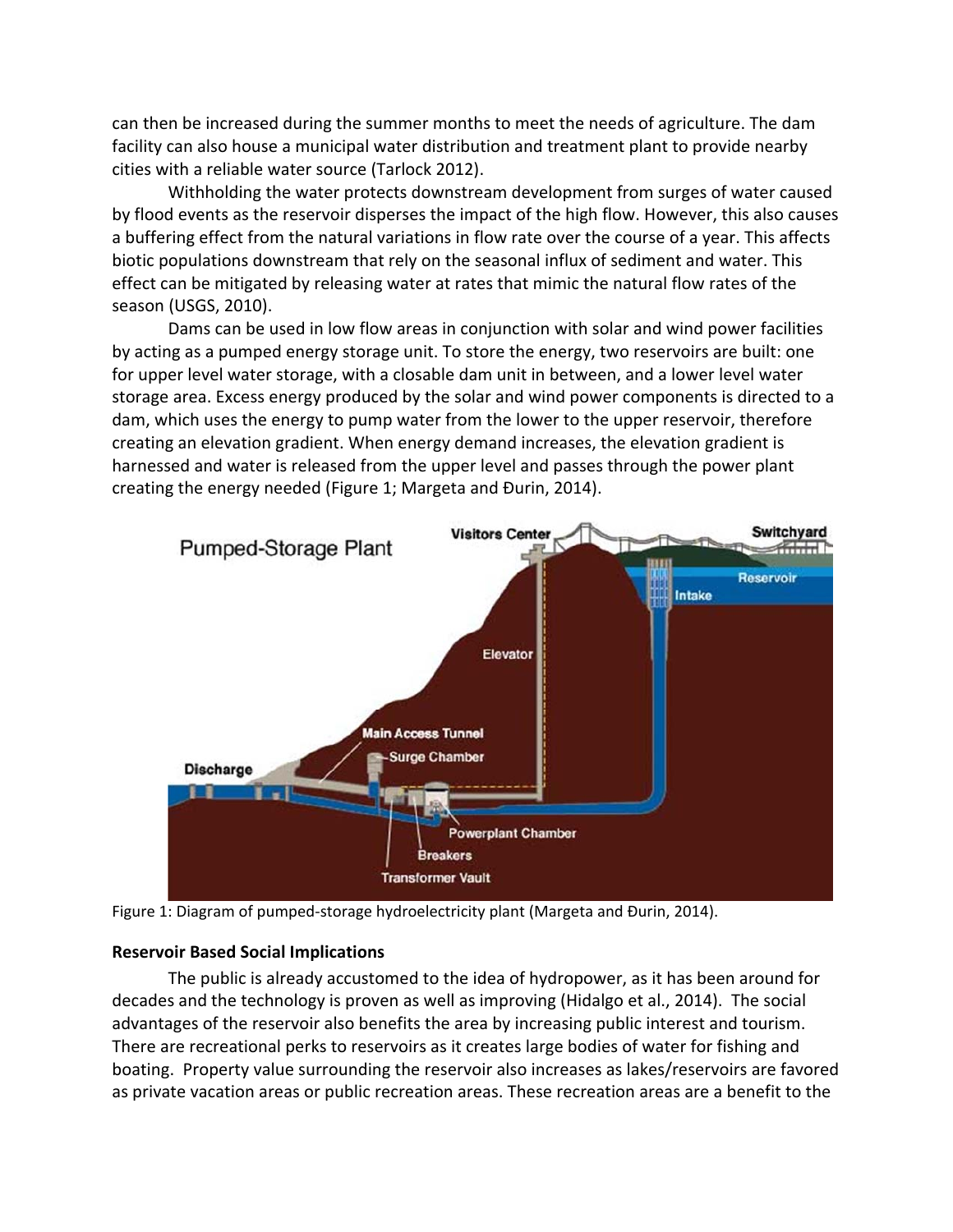region and can be used by many surrounding communities.

 However, the original riparian habitat that was near the river before the dam will be modified as a result of the creation of the reservoir. This is not a benefit to the newly created habitat though as the increased anthropogenic activity in the area has large detrimental impacts on the aquatic and surrounding terrestrial habitat. Increased tourism can lead to a flux in traffic and pollutants within the area, potentially harming the surrounding ecosystem. Additionally, any houses that were previously along the edge of the river will be displaced. The positive public opinion on such a large and influential structure may decrease if the ecological impacts start to become so great that the general community can observe the damage.

 Such is the case in China downstream of the Three Gorges Dam, which spans the Yangtze River. Sediment that had previously been allowed to flow downstream now settles out in the reservoir and as a result the downstream river is pulling sediment from the banks below the dam causing significant erosion and ecological issues (Yang et al., 2007). These issues not only impact the environment but also the housing and agricultural development around the downstream riparian zone (Yang et al., 2007). These impacts are visible to the public and thus affect the social value of the facility, which in turn affects the future development of hydropower in the area.

#### **Reservoir Based Ecology**

 Dams alter the ecosystem of a river by artificially regulating the conditions and processes downstream. Abiotic effects include modification in discharge, flow regime, temperature regime, changes in the composition of suspended material, and nutrient fluxes in the river's system (Olden & Naiman, 2010). Biotic effects include disruption of life cycles in macro‐vertebrates and fish, migration restriction for fish (Olden & Naiman, 2010), riparian compression, and increased productivity on select plants and algae (Nillson, 1981). Many effects can be mitigated by applying regulations on seasonal releases of water from the dam.

 The most important factor to mitigate with the implementation of a dam is the flow regime. Conventional methods to damming have severely altered or depleted stream and river ecology by diverting rivers from their natural, seasonal variation of stream flow. A yearly flow regime depends on five factors: duration, timing, magnitude, rate of change and frequency of water events such as, at their extremes, floods and droughts (Roux, 1980). These factors are greatly affected by conventional damming, as depicted in Figure 2.

 Aquatic organisms time the history of their life cycle to the natural flow regime of a stream, as well as the temperature regime. For example, fish tend to migrate in the spring when water is at its highest from spring run‐off. Dams can alter the flow regime by stopping flow completely, as well as altering flood duration, timing, frequency, magnitude and rate of change (Roux, 1980).

 Changes in the flow regime are not only detrimental for fish and other migratory organisms, but for plants, as well. Riparian organisms lie at the edge of aquatic and terrestrial ecosystems, providing an ecotone between the two and a means of filtering out pollutants and toxins. Riparian structure and composition depend on water levels, velocity, channel morphology and periodic flooding (Nillson, 1981). If the flow regime is altered to where the seasonal variation in water level and water velocity diminishes, it could alter the structure and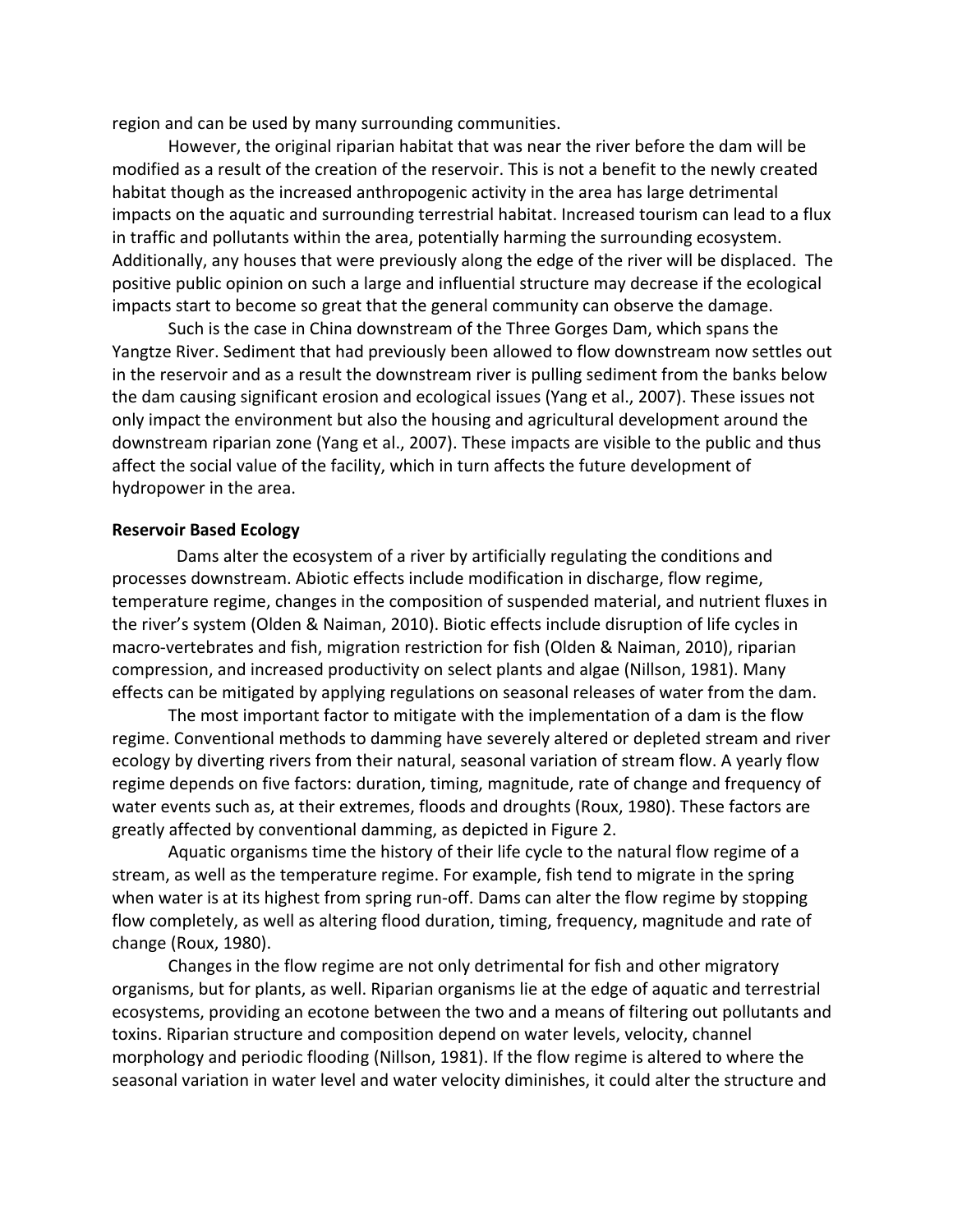

 Figure 2: Differences in the magnitude, frequency, duration, timing, and temperature between pre‐dam construction (black circles) and post‐dam construction (grey squares; Olden & Naiman, 2010*)*.

 overall function of the riparian zone. Ultimately, dams reduce the frequency of floods, and droughts can be eliminated, allowing the minimum water levels to increase, compressing all zones and ultimately shrinking the width of the riparian zone (Nillson, 1981). Riparian trees move down towards the water since floods have stopped keeping the trees from moving down towards the water column. Conversely, herbs move up towards the shoreline now that the minimum water level has increased. Reducing the duration and occurrence of floods can also increase the number of trees and shrubs and decrease the density of herbs in the riparian zone due to less saturated soils (Nillson, 1981).

 On the Glen Canyon Dam on the Colorado River in Arizona, scientists mimicked spring runoff conditions by letting out enough water to simulate a high flow event. Over the first two years, there were drastic changes in river morphology as well as biotic effects. The second release, another two years later, resulted in stabilizing effects to the ecosystem. A function of high flow events was the building and shaping of sandbars, and the creating of backwater spawning and rearing habitat for fish and other aquatic and semi‐aquatic creatures. This experiment proved that high flow events from run‐off help shape and keep the river in its naturally functioning state. Damming a river and not allowing these flows is detrimental to the river ecosystem (USGS, 2010).

 Dam effects on biota were explored in a separate study, conducted in several North Carolina dammed river systems, showing effects of the dam, and altered flow regimes on amphibian population and species diversity. Researchers found a positive correlation between the distance from the bottom of the dam and overall species diversity, meaning as you traveled farther from the dam the amount and density of different organisms increased in quantity. Above the dam, they saw the same correlation. This is another example of how dams and the disturbance of natural flow regimes can disturb ecosystems (Eskew et al., 2012).

 Trophic cascades, defined here as the relationships between predators and prey, are an important consideration, because what affects one organism will affect another, causing a chain reaction in the ecosystem, especially when the original stimulus is something as big as a change in flow regime (Cross et al., 2011). As long as natural variation in annual flow is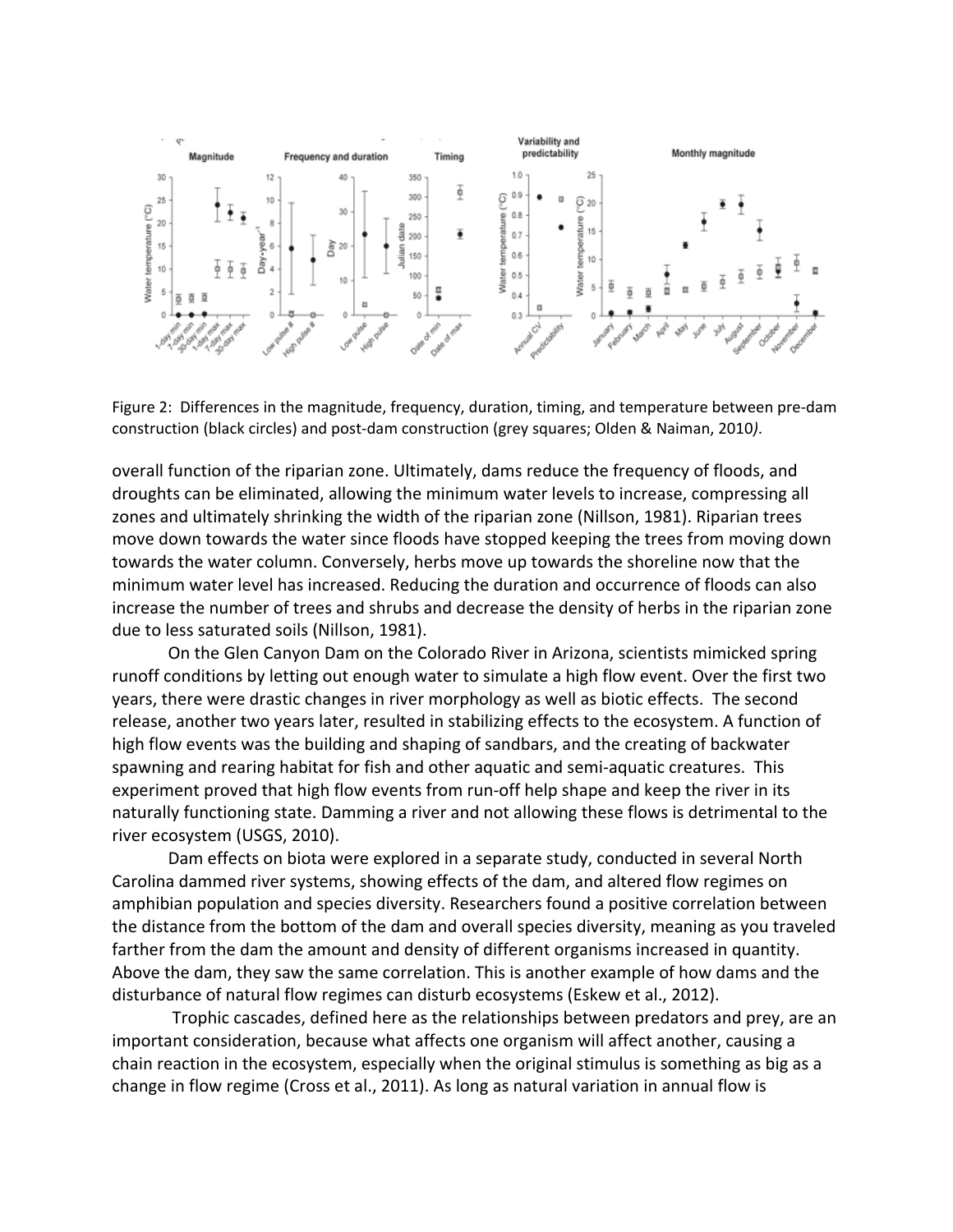maintained by intentionally releasing water to simulate seasonal floods, dry periods and temperature fluxes, hydropower could be harnessed while maintaining an approximate natural habitat downstream of the dam.

 As dams withhold water in their reservoirs, they also withhold nutrients, such as nitrogen and phosphorous. Consequently, when water is released from the dam, so are the nutrients, causing a large flux in nitrogen and phosphorous in the river system, resulting in large algae blooms, or eutrophication, in the river—namely near the dam's headwaters (Isagirre et al., 2013). Although algae produces oxygen via photosynthesis, they also consume oxygen once they expire, decreasing and potentially eliminating oxygen from a section of the river, most commonly the headwaters, thereby influencing nutrient concentration further downstream, as well. Since algae blooms are seen at the headwaters of the dam, this could cause oxygen deficiency for the whole length of the river (Isagirre et al., 2013). Nutrient fluxes are harder to mitigate, thus other regulations and other means of improvement would need to be implemented, i.e. ways to remove algae at the headwaters to help oxygen levels remain stable downstream. Constant monitoring of stream conditions and the health of its inhabitants should be implemented so that small changes that could escalate to detrimental effects can be identified then mitigated.

# **Run of River**

 Run of River (RoR) hydroelectric projects employ the natural elevation gradient of a flowing body of water to generate electricity (Figure 3). Water is diverted from the main channel through a series of pipes that eventually turns turbines in a power plant before returning to the river downstream. This is a method of energy generation that is low impact on all three prongs: economic, social, and environmental. There are limited storage reservoirs and large dams are not required for a project of this nature.



Figure 3: A schematic example of a small RoR project.

 One downfall of RoR hydropower stems from water availability during low late season flows. Another stumbling block is that RoR systems are strictly on demand. Because there is no storage of the energy, it is only available as it is generated. This is in contrast to combustion methods of energy generation, where the fuel (coal, wood, and biofuels) can be stored and combusted when energy is needed.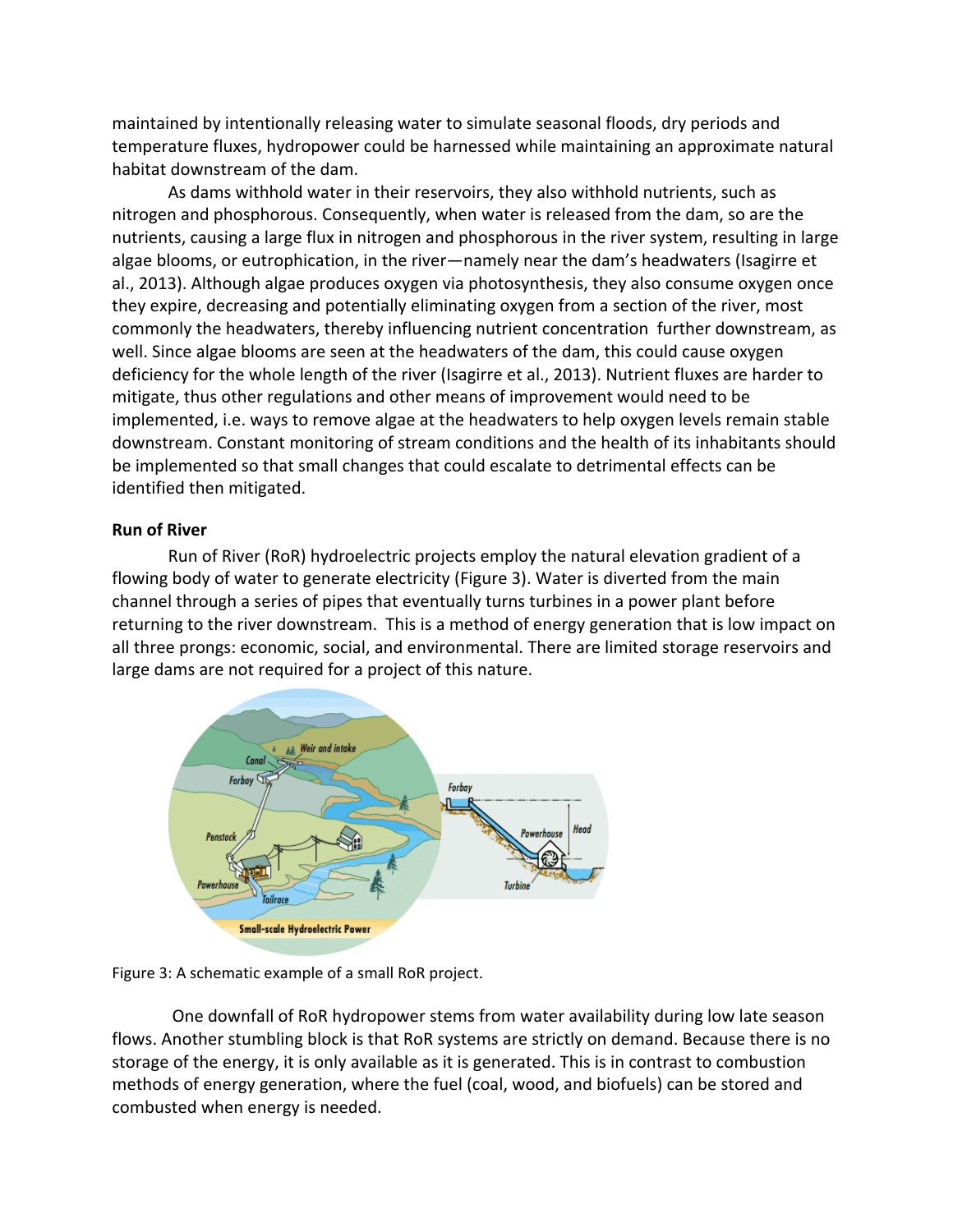#### **Run of River Economics**

 RoR systems, like other renewable energy sources, feature a high proportion of upfront installation cost with comparatively lower investments to maintenance. The diversion weir, piping, turbine and generator costs make up 35% of the initial cost while the distribution cables alone comprise 33% of the costs. The other portion of the investment falls under project delivery. Projects with higher peak output require more resources and bigger components that can exponentially scale up in size. Thus, RoR systems have high potential in developing countries or rural areas that don't have large grids or infrastructure. Community scale hydropower projects involve materials small enough to be transported in a pickup truck. Once the materials are on site, the project just needs to be assembled. This can be done with community cooperation, which zeroes the cost of manual labor for installation (Maher et al., 2002).

 Furthermore, maintenance is not directly related to the hydro scheme, but rather an indirect effect related to the distribution of power. The components of power generation in RoR systems, in fact, involve virtually no maintenance. The main costs include maintaining the transmission lines that connect the homes to the generator. This maintenance includes trimming trees that may interfere with wires, replacing bad wires, dealing with animals that come in contact with them and keeping the wires off the ground. This further justifies small hydroelectric projects, because the smaller scale suggests that the people using the power will live closer to the turbine and generator, reducing installation and maintenance costs since a lesser length of transmission cable is required.

 An example of RoR is found in rural Alaska on the Tazimina River, about 175 miles southwest of Anchorage. A 100‐foot elevation gradient achieved through a shaft adjacent to a natural waterfall is harnessed to generate electricity for the rural communities of Iliamna, Newhalen, and Nondalton, home to 600 people. These communities obtain supplies via air or barge and are not connected to the outside world by roads. The project had an upfront cost of \$11.7 million. Appropriate sizing is critical when designing a RoR system. Planners must consider the amount of energy needed first and foremost. If the project doesn't produce enough energy, the residents would still rely on diesel generators to create electricity and the project would be considered a failure. Since the rivers in Alaska face reduced flow due to freezing in winter, the lowest flow in a 5‐year hydrograph was utilized to determine the size of a turbine the river would probably always be able to turn. The 5‐year hydrograph of the Tazimina River showed a low flow of 140 cubic feet per second (cfs) while the turbine only requires 110 cfs to rotate at full capacity. This is a unique workaround for the dilemma of low flow which ensures that the turbine will be able to produce peak power output. It also eliminates the need for battery storage of energy (INEEL, 1998).

#### **Run of River Social Implications**

 RoR hydropower projects are best applied on small scales with modest power output requirements since they are contingent on being near a river. By coupling a more sustainable method of energy generation and a cultural shift towards using less electricity, strides can be in the direction of protecting a globe where ecology and biodiversity are being negatively impacted.

Significantly less land area is required, reducing social impact because fewer people face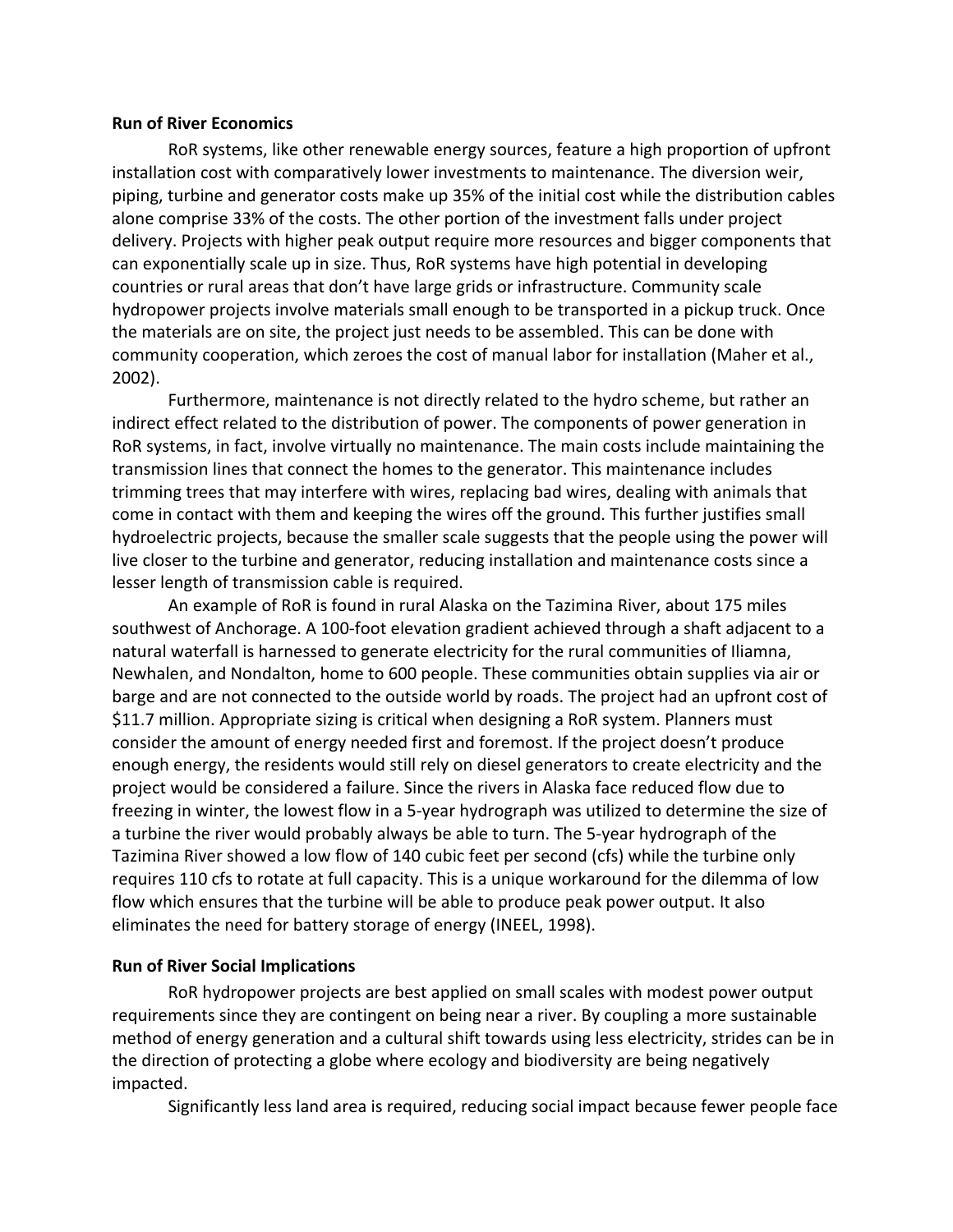the risk of being displaced by the project. Due to their operation on a smaller scale than dams, RoR projects generally require less permitting, planning and rehabilitation.

 RoR systems have the potential to provide energy to large urban populations around the world, but most of these areas are already serviced by other methods of energy production. In areas without high population density and well‐developed grids, small RoR operations are a cost effective way to provide reliable electricity. The future of electricity generation in developing countries should involve small RoR hydroelectric. In Kenya, for example, 90% of the population does not have access to electricity, and only 2% of the population is connected to the grid. One might argue that hydropower is not viable due to the dry climate or that as people get a taste of electricity they will consume more of it. However, in the 1990s, local television access was broadened and people subsequently bought car batteries to power black and white TVs. This occurrence did not increase the connectivity to the grid and those who were able to access the grid were upper middle class members (Maher et al., 2003). The exciting portion of this application of hydropower is that we don't have to work backwards. If people are not already connected to the grid as we are in the United States they will not be adamantly against remaining off the grid. In fact, they will probably be thrilled to have any electricity at all. If the water resources are available in a given region, small hydropower can be developed in absence of a grid and used to generate sustainable energy.

 A specific project in Thima, Kenya proves small hydropower is economically attainable considering a 2.2kW scheme that powers 100 homes costs only \$7,800. The elevation gradient is 18m, the flow rate is 28 l/s and the turbine and generator have a combined efficiency of 45%. The furthest house is 800m from the generator. The houses connected to the generator have modest electricity use compared to America (25kW might power 2 homes in America) and have load limiters to prevent one house from using the majority of the electricity. Applications like this are designed to power a few lamps and maybe a TV. By increasing the number of households that are a part of the scheme, the whole project becomes more affordable to each household (Maher et al., 2003).

#### **Run of River Ecology**

 Run of River projects are considered more environmentally friendly due to the fact that a reservoir is not required. However, flow regime is changed by either diverting water from a particular reach or a diversion dam that impounds a small amount of water behind it. Alteration of flow regime may cause adverse effects to stream biota, but these effects are much less than storage based projects.

 Construction and maintenance of single systems still causes a small ecological footprint compared to storage based dams. Considering the lack of pollution in the form of greenhouse gases produced, RoR projects prove to be more sustainable and ecologically friendly. However, the size of the project will determine the size of the disturbance.

 An important idea to consider is the overall scale of the RoR project. One small project may have minimal construction requirements, and may not create that big of a disturbance when being constructed. Now consider many of these projects in one particular area, a conglomeration of these systems will pose a much large disturbance on the ecosystem. For example, Plutonic Power Corporation's Bute Inlet project in British Columbia was rejected by the public due to its immensity. This proposal included 17 river diversions, resulting in over 60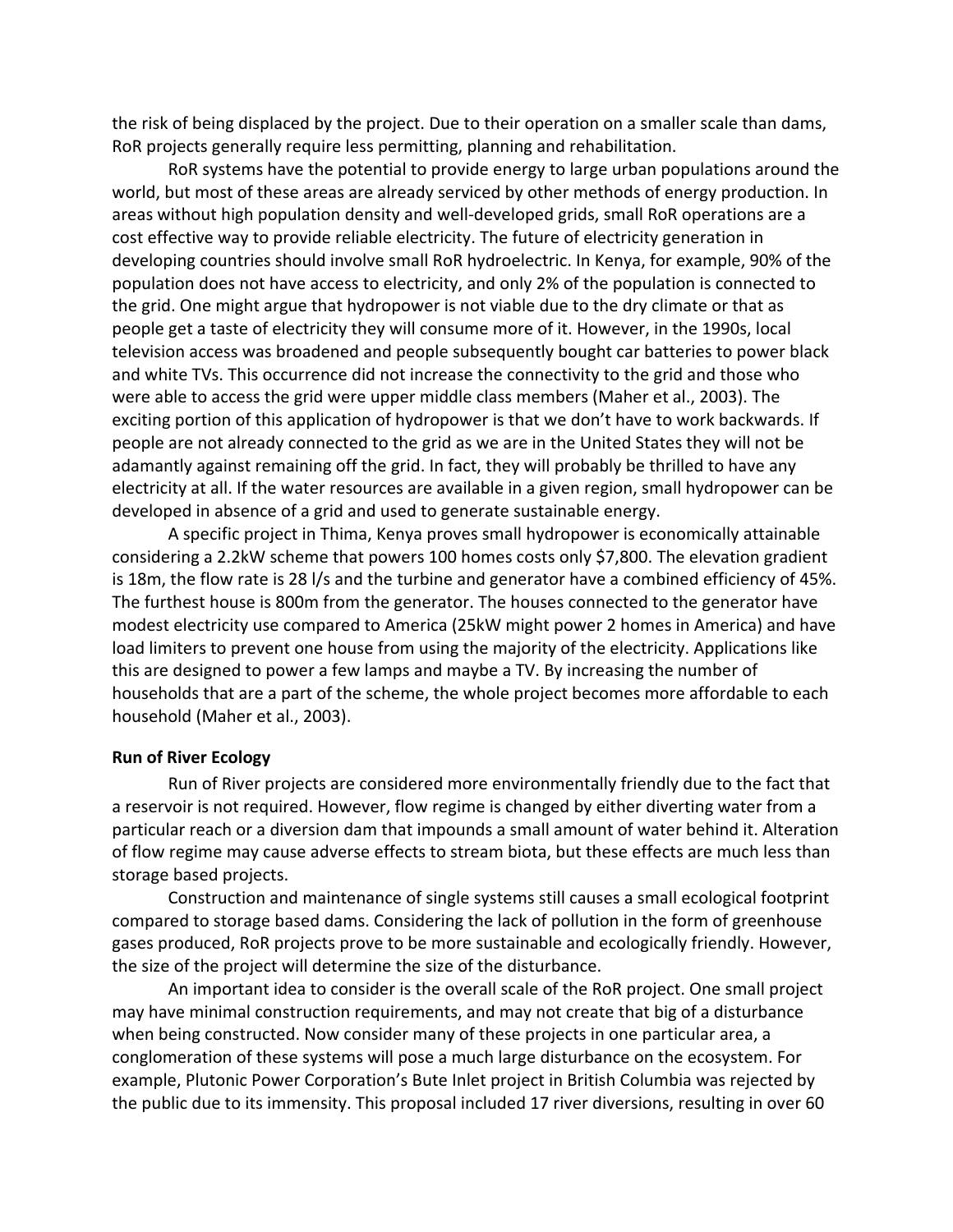km of diverted water. This would require the construction of 476 km of transmission line, 250 km of permanent roads, and over 150 bridges (Chapman, 2008). By themselves RoR projects and other smaller hydropower have low impacts, but grouped together they pose a large threat of disturbance to the environment.

 These power systems also pose threats to biota after construction. A study done by Kubecka et al. (1998) in the Czech Republic shows ichthyological and benthic disturbances of bypass hydropower systems. The study was conducted over 23 sites, showing decreased fish biomass, as well as lower reproductive numbers, due to the diversion of water for hydropower. Conversely, mechanical damage by mill turbines and other structures was rare and much lower than large hydropower (Kubecka et al., 1998).

 Weirs and diversion dams block channels, posing as migratory obstacles, causing the aforementioned decrease in biomass. A trophic disturbance due to dam obstruction was evident in all streams sampled. One particular reach, on the Cerna River, was dominated by brown trout and the common chub. After construction, the water above the dam experienced a rise in populations of smaller fish species. These species outcompeted the chub, which was the major food source of the trout, resulting in a 30% decrease in biomass of the brown trout in this reach. RoR projects also change the flow regime of the waterway, either by removing water which is diverted to a power station and released back into the stream below, or impounding a small amount of water, altering flow and temperature regime. RoR projects that are installed in smaller waterways have a bigger impact on flow regime and stream health, because there is less water to displace (Kubecka et al., 1998).

 The need to enhance fish migration is evident, and current technology is making strides to upgrade fish passage systems. RoR weirs can be retrofitted with fish ladders to alleviate migration disturbance. Fish ladders are a way to slow the flow coming from the large elevation change. Most designs resemble a ladder, which creates small pools between rapids, allowing the fish to rest as they slowly move up the ladder. The figure below, provided by the Australian New South Wales Government, is an example of a rock‐ramp fish ladder, which uses a similar design to the pool‐weir system. The rock ramp design is ideal for smaller RoR projects, due to the fact that already present rocks can be used for construction. Retrofitting RoR projects with rock‐ramp fishways is also feasible due to the nature of this design.

 Research by the USGS using sound technology to track movements and behavior of fish will identify better ways to enhance migration and limit mechanical damage done by intakes and turbines. The more knowledge that is collected about migration habits, cues, and disturbances will help assist the construction of more efficient and biota friendly fish passages (US EIA, 2014).

#### **Future Expansion of Hydropower**

 The world as a whole has potential in multiple ways to increase its infrastructure on large and small scales of hydropower generation. Hydropower already produces a significant amount of energy at one‐fifth of the world's production; more than any other alternative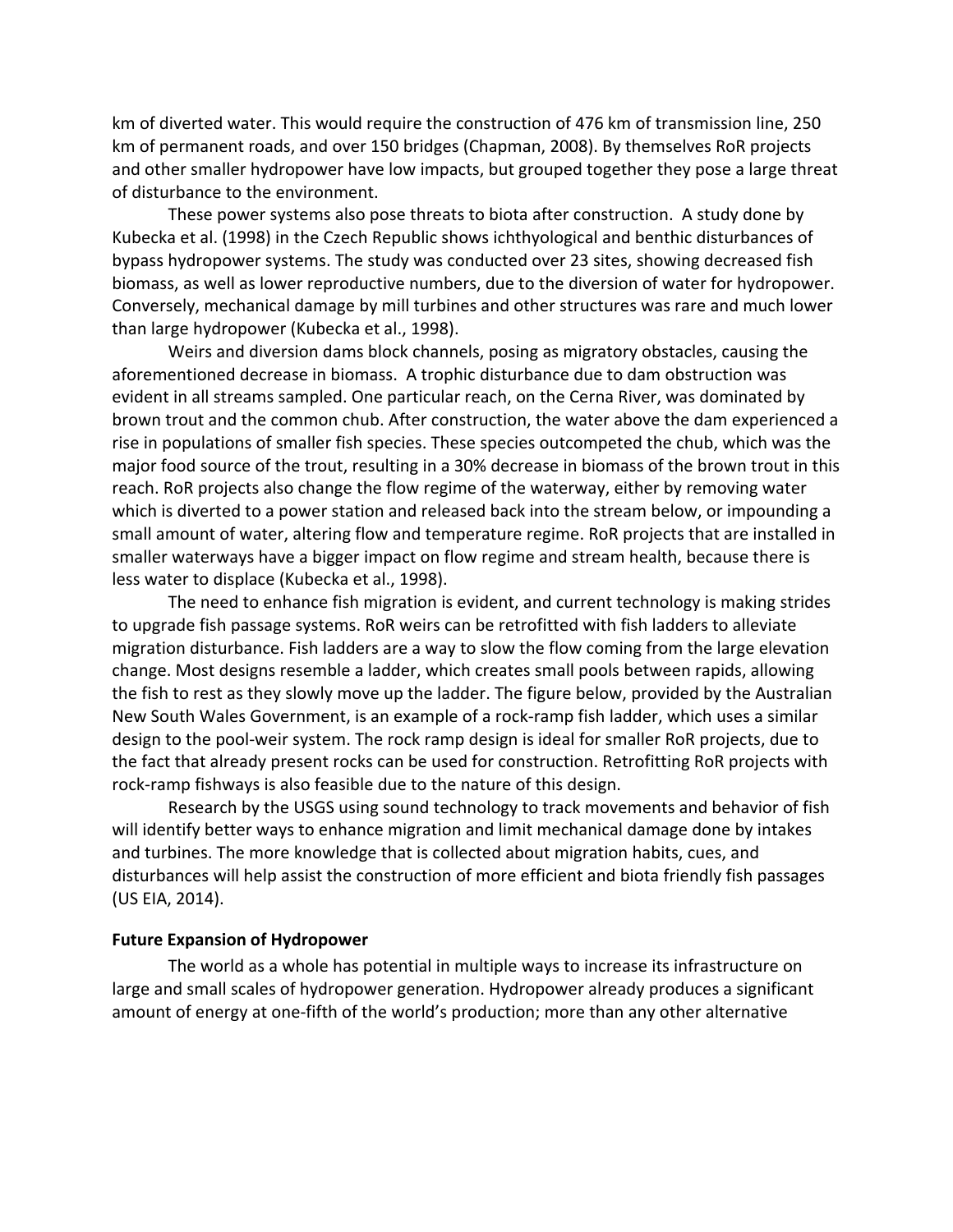

 Figure 4: This design of fish passage lowers the gradient, therefore the flow rate making passage easier for migration. The pools, separated by small rapids mimic natural pool riffle systems, making the passage more appealing for fish. (NSW)

energy (Paish, 2002). This greatly reduces CO<sub>2</sub> emissions and reliance on fossil fuels as it is the most efficient energy source. Figure 5 below displays that hydropower has the highest return on investment compared to many other forms of sustainable energy with Run‐of‐River having an even higher payback ratio than traditional storage based hydropower (Atlason et al., 2014).



# **Energy Payback Ratio**

**Energy Source** 

 Figure 5: Energy payback ratio of seven common energy sources as a ratio of the gross energy output over gross energy invested into production including construction/production of the power plants (Atlason et al., 2014).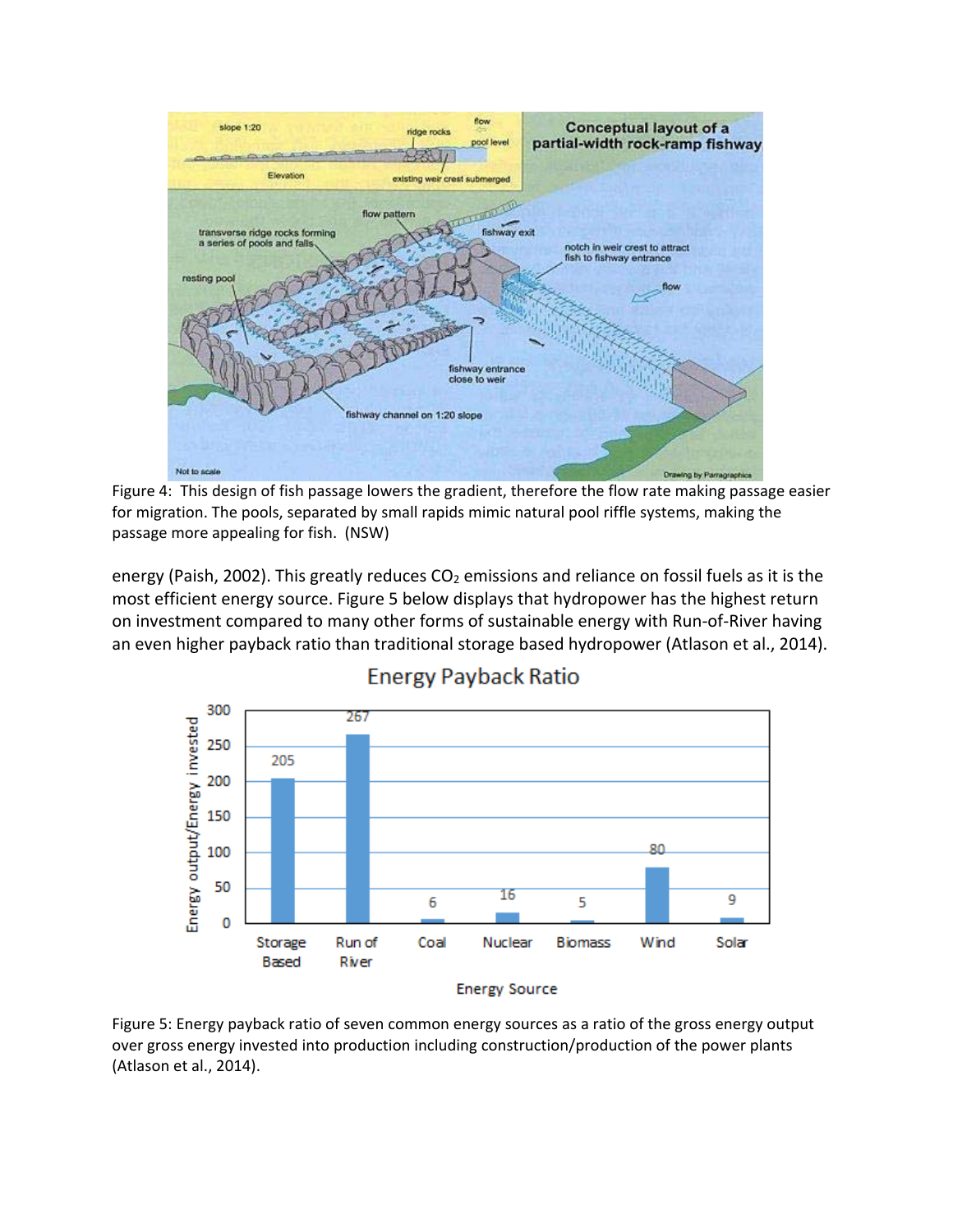The current extent of hydropower in the US is about 7% of its total power production. This is about 100 GW and more than other renewables (US EIA 2014). The US has exploited most of its large, reservoir‐based hydropower from a few dams that impound more water than all the small reservoirs combined, and some of this infrastructure is old and outdated (Paish, 2002). Not only should we increase our energy production from hydropower, but it is imperative that we maintain previous projects and keep them current with present expectations and regulations to continually mitigate ecological interference. President Obama put forth a goal of running the United States off of 80% renewable power by 2035 and increasing hydropower can make this goal attainable (Snyder, 2012). Countries in Europe have also exploited most of their potential for large hydropower, however RoR projects still have potential. One particular dam in China is capable of producing more power than all other renewables combined. China also still has potential for large‐reservoir hydropower, as well as India (Paish, 2002).

 Some areas of expansion include untapped water supplies, non‐powered dams, and pumped storage hydropower. Pumped storage provides a backbone for other alternative energies, and includes two reservoirs and when energy is not at peak demand, energy not being utilized, usually wind or solar, is used to pump water to the higher reservoir to increase gravitational potential energy. With the current infrastructure of hydropower, 20% can be equipped with pump‐storage (OEERE, 2013).

 Many watersheds have not been utilized for energy production, and construction of new power stations would create more ecological effects. However, it would add 65 GW of hydropower potential. Ninety percent of all dams in the US are not producing energy and are only used for water supply and regulation. If all of these dams were converted to harnessing the gravitational energy of water they could add 12 GW of hydropower energy without adding more significant ecological effects (OEERE, 2013). Each step towards generating more hydropower cuts down the use of fossil fuels, reducing the addition of greenhouse gases to the atmosphere.

#### **Conclusion**

 Considering the detrimental effects of our current greenhouse gas emissions, it is imperative that, as a society, we reduce our use of fossil fuels to decrease the exponential degradation of our environment. Even with a lower emission of greenhouse gases, atmospheric  $CO<sub>2</sub>$  is expected to continue to rise to 500 ppm before the turn of the century (Figure 6). The increased greenhouse gas concentration subsequently leads to the 2-4  $\mathbb Z$  expected temperature increase in that same time. Figure 6 displays an important aspect of biogeochemistry, which is mean residence time. This term refers to the amount of time that a particle spends in a particular system. Even if CO<sub>2</sub> emissions are reduced, the already emitted percentage would take time to decrease. This makes the expansion of renewable energy and thusly the decrease of future CO<sub>2</sub> important if the global community does not want to deal with the effects of increased climate change (USGCRP, 2009).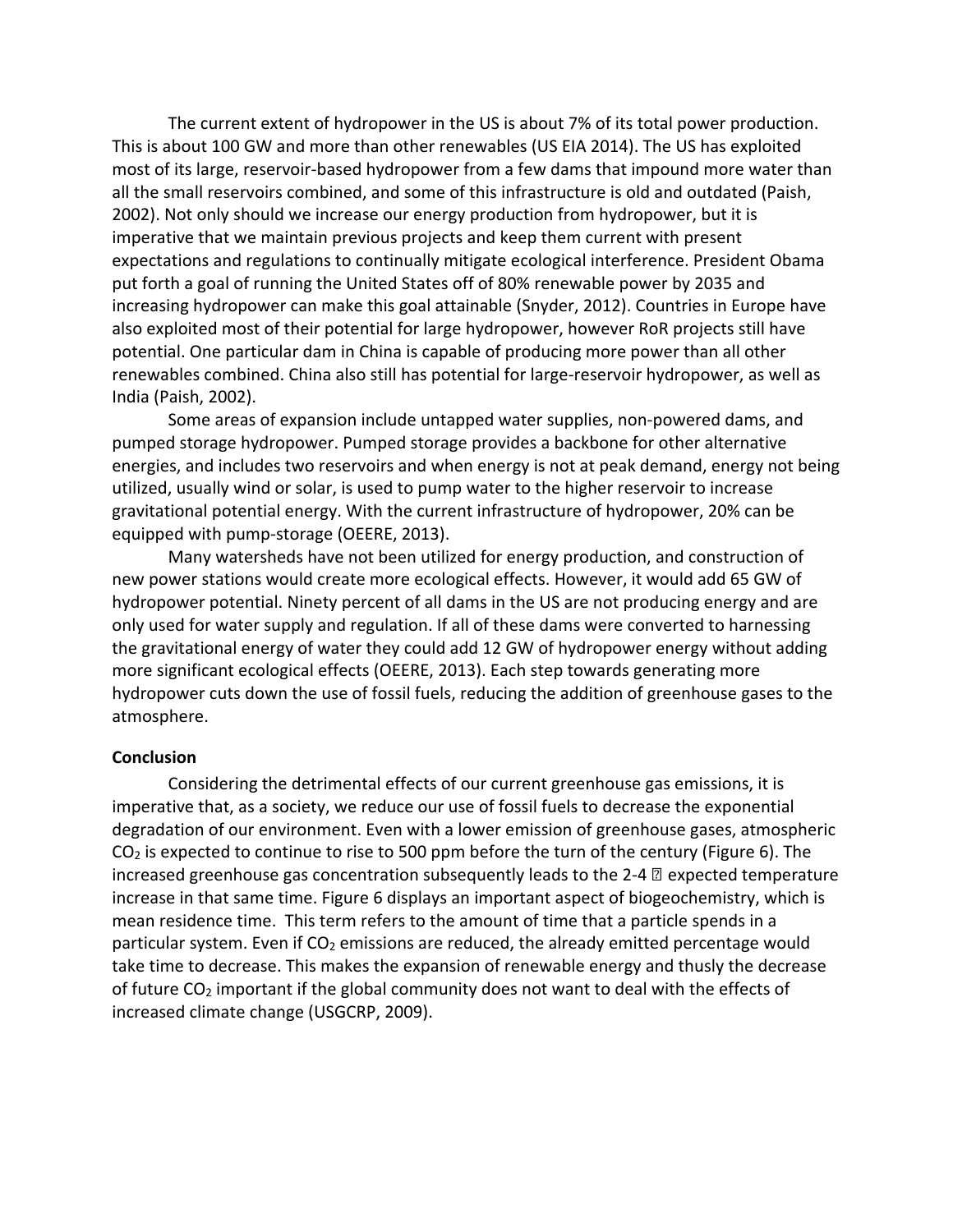

Figure 6: The panels shows expected increase of atmospheric  $CO<sub>2</sub>$  concentrations and temperature at various emission scenarios (USGCRP, 2009).

 This three‐pronged analysis proves hydropower is a viable source of renewable energy. Given the negative ecological effects of damming waterways, RoR and small scale projects can bring about a revolution of small scale renewable energy that would reduce fossil fuel consumption. Smaller scale hydropower will be most useful in remote settings by allowing people living therein to receive clean energy without the drastic environmental changes caused by damming.

 Fossil fuel power generation has a large ecological footprint, from power plants, mining sites and refineries to pipelines, and drilling structures. Retrofitting existing dams, which are not currently supplying power, is one step forward in increasing alternative energy supply, while limiting the negative impacts of added facilities, and river disturbance. The utilization of RoR to expand hydropower capabilities is a new and more efficient method to reduce the need for more fossil fuel infrastructure.

 Despite acting as the backbone of renewable energy, hydropower alone cannot be expected to act as the solution to the energy crisis facing humanity on its own. The discussion must then shift firstly towards thinking of ways to increase energy efficiency and secondly how to adapt different types of renewable energy to effectively counter the deficit caused by our reduction in fossil fuel consumption.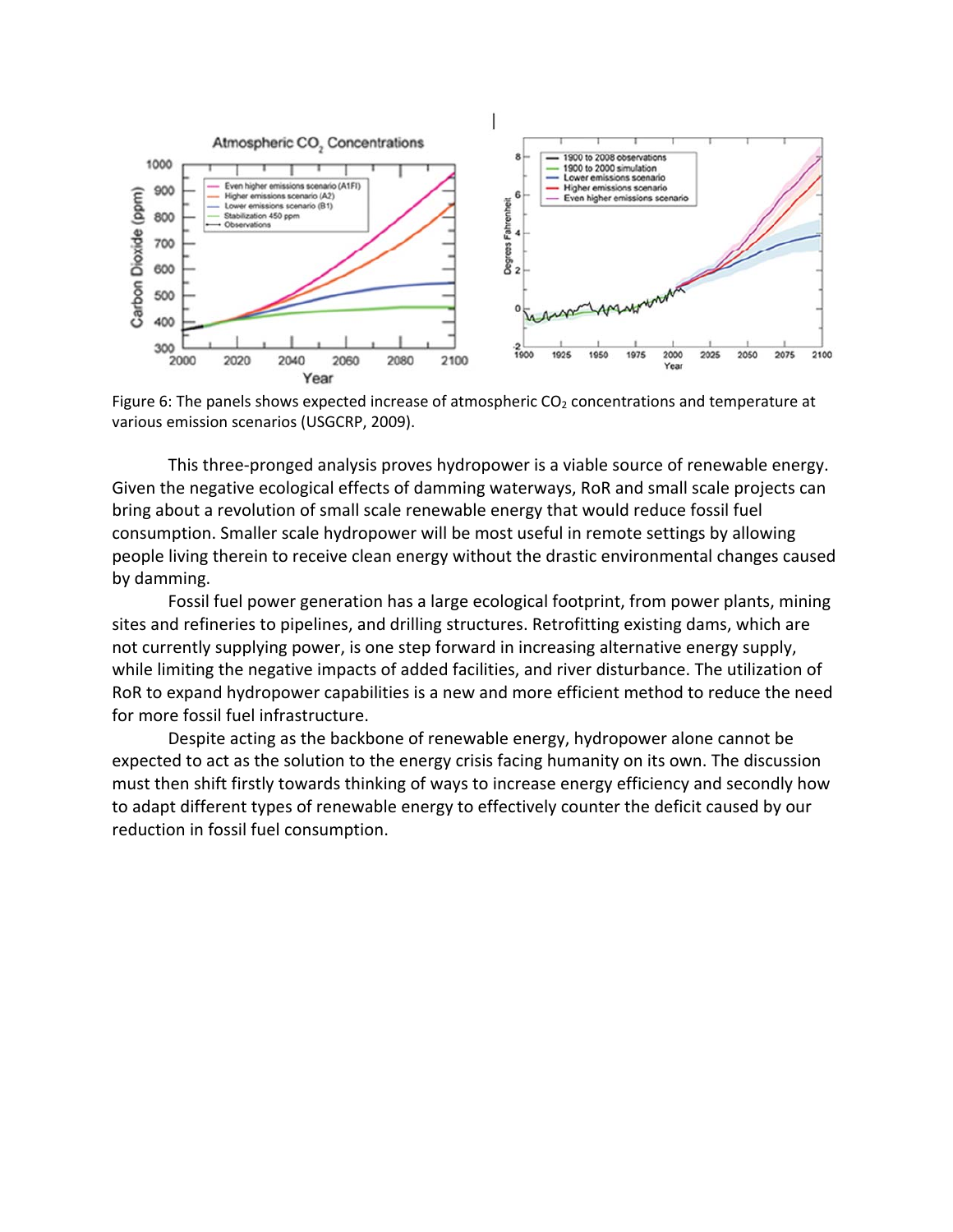### **References Cited**

- Atlason, R.S. and Unthorsson, R. (2014). Energy Return On Investment Of Hydroelectric Power  Generation Calculated Using A Standardised Methodology. *Renewable Energy: An International Journal.* 66: 364‐370.
- Chapman, S. (2008). Revised Project Description for Butte Inlet Project. (December 2, 2014). http://a100.gov.bc.ca/appsdata/epic/html/deploy/epic\_document\_316\_27405.html.
- Cross, W., C.V. Baxter, K. C. Donner, E.J. Rosi‐Marshall, T. A. Kennedy, R.O. Hall,Jr., H.A. Wellard Kelly, and R.S. Rogers. (2011). Ecosystem Ecology meets adaptive management: food web response to acontrolled flood on the Colorado River, Glen Canyon. *Ecological Applications.* 21: 2016‐2033.
- Egre, D. and Milewski, J.C. (2002) The diversity of hydropower projects. *Energy Policy*,30, 1225‐ 1230.
- Eskew, A., Price, S. and Dorcas, M. (2012). Effects of river‐flow regulation on anuran occupancy  in abundance in riparian zones. *Conservation Biology.* 13: 101‐113.
- Geological Survey, U.S. (2010). Three experimental releases from Glen Canyon Dam, Arizona‐ Effects of downstream Colorado River ecosystem. http://pubs.usgs.gov/fs/2011/3012/. (December 2, 2014).
- Hidalgo, I.G., Fontane, D., Lopes, J., Andrade, J., and de Angelis, A. (2014). Efficiency Curves For  Hydroelectric Generating Units. *Journal Of Water Resources Planning & Management.* 140: 86‐91.
- Idaho National Engineering and Environmental (INEEL). (1998) Tazimina Hydroelectric Project,  Iliamna, *Alaska Final Technical and Construction Cost Report.*
- Isagirre, O. (2013). Nutrient uptake in a stream affected by hydropower plants: comparison between stream channels and diversion canals. *Hydrobiologia* 712: 105‐16.
- Kubecka, J., Matena, J. and Hartvich, P. (1998). Adverse Ecological Effects of Small Hydropower  Stations in the Czech Republic. *Regulated Rivers: Research and Management.* 13: 101‐ 113.
- Kumar, D.,and Katoch S.S. (2014). Sustainability indicators for run of the river (RoR) hydropower  projects in hydro rich regions of India. *Renewable and Sustainable Energy Reviews*. 35:101‐108.
- Maher, P., Smith, N.P.A., and Williams, A.A. (2002). Assessment of pico hydro as an option for off‐grid electrification in Kenya. *Renewable Energy*, 28, 1357‐1369.